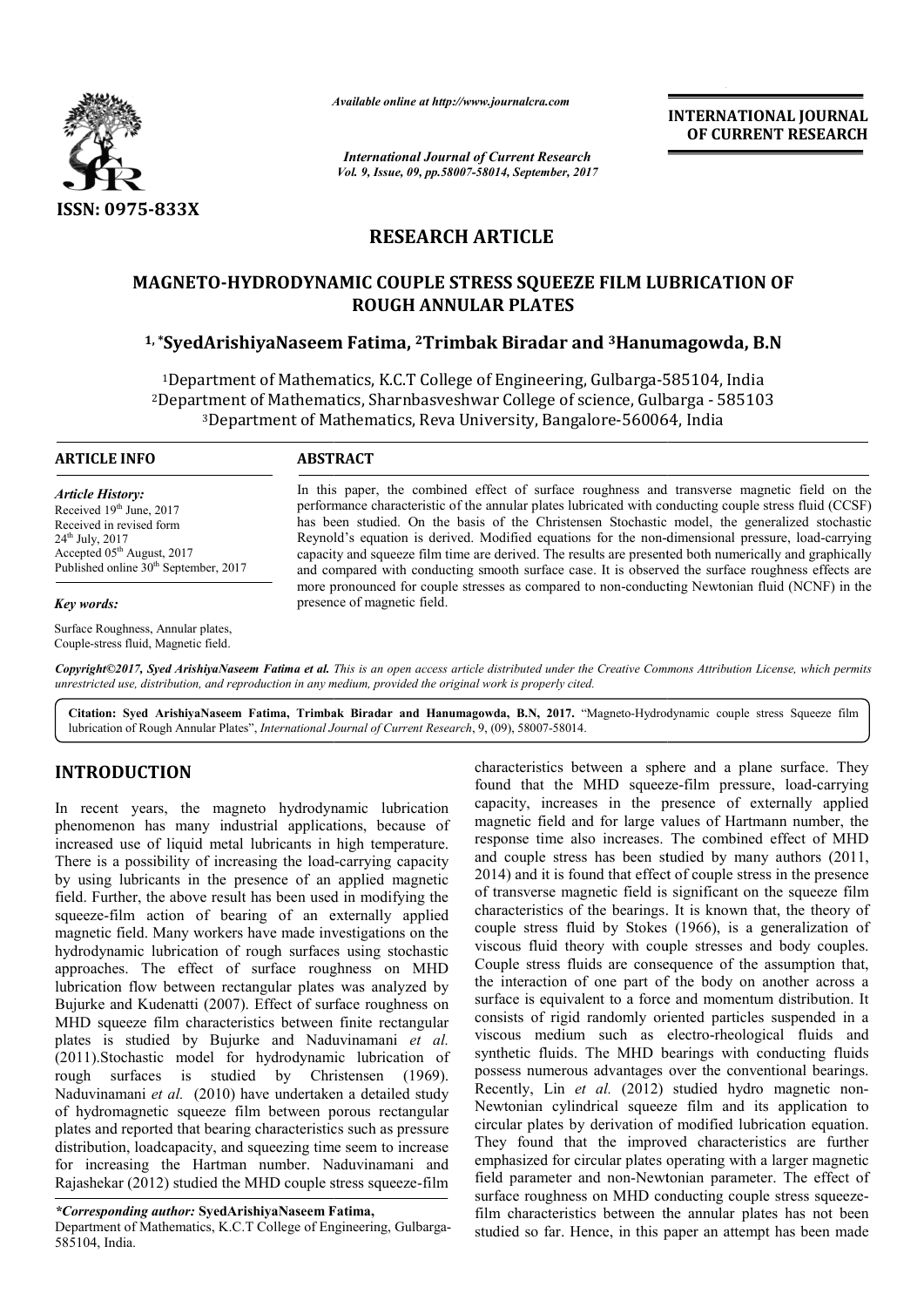to study the combined effect of surface roughness and conducting couple stresses on the MHD squeeze-film characteristics between annular plates. Expressions for the MHD squeeze-film pressure, load carrying capacity and the time height relation are obtained. Results are compared numerically with the corresponding conventional case for different values of Hartmann number  $M_0$  studied by Lin (2012).

### **Mathematical Formulation of the Problem**

Consider a squeezing flow between two rough annular plates approaching each other with squeezing velocity  $w = \frac{dH}{dt}$ ), where  $H$  is the film thickness between the two plates,  $\hat{p}$  is the film pressure,  $u$  and ware the velocity components,  $\mu$  is the lubricant viscosity,  $\eta$  is material constant responsible for couplestresses,  $\sigma$  being the conductivity of the lubricant. A uniform transverse magnetic field  $B_0$  is applied to the bearing in the *Z* -direction as shown in the Figure1. It is assumed that the fluid film is thin, the body forces and the body couples are negligible. The third term in Eq.[1] is a Lorentz body force coming from  $J_y B$  under the assumption that the induced magnetic field is much less than the applied magnetic field as described by Kuzma (1964). Then, from Ohm's law the axial current density becomes  $J_v = \sigma B_0 u$ . Therefore the term  $\sigma B_0^2 u$ appears in the Eq.[1].



**Figure 1. The physical configuration of rough annular plates in the presence of transverse magnetic field**

Under the usual assumption of hydromagnetic lubrication theory applicable to thin films and Stokes theory for couplestresses, the continuity equation and the Magnetohydrodynamic (MHD) momentum equations in polar form becomes

$$
\frac{\partial^2 u}{\partial y^2} - \frac{\eta}{\mu} \frac{\partial^4 u}{\partial y^4} - \frac{\sigma B_0^2}{\mu} u = \frac{1}{\mu} \frac{\partial p}{\partial r}
$$
 ....... (1)

$$
\frac{\partial^2 v}{\partial y^2} - \frac{\eta}{\mu} \frac{\partial^4 v}{\partial y^4} - \frac{\sigma B_0^2}{\mu} v = \frac{1}{\mu} \frac{\partial p}{\partial \theta}
$$
\n(2)\n
$$
\frac{\partial p}{\partial y} = 0
$$
\n(3)

$$
\frac{1}{r}\frac{\partial}{\partial r}(ru) + \frac{1}{r^2}\frac{\partial v}{\partial \theta} + \frac{\partial w}{\partial y} = 0 \qquad \qquad \dots \dots \dots \dots \dots \dots \dots \tag{4}
$$

The relevant boundary conditions for the velocity components are

i) At the upper surface  $y = H$ 

$$
u = v = 0(No \, \text{Slip})
$$

$$
\frac{\partial^2 u}{\partial y^2} = \frac{\partial^2 v}{\partial y^2} = 0
$$
(Vanishing of couplestresses) ......... (5a)  

$$
w = dH/dt
$$
(Squeezing Velocity) .........(5b)

ii) At the lower surface  $v = 0$ 

$$
u = v = 0(No \, Slip)
$$

$$
\frac{\partial^2 u}{\partial y^2} = \frac{\partial^2 v}{\partial y^2} = 0
$$
(Vanishing of couplestresses) ......... (6a)

$$
w = 0
$$
\n
$$
(6b)
$$

where  $M_0 = B_0 h_0 (\sigma / \mu)^{1/2}$  is the Hartmann number.

The expressions for the radial component can be obtained by solving equation (1) subject to the boundary conditions eqns. (5) and (6) and is given by

$$
u = -\frac{h_0^2}{\mu M_0^2} \frac{\partial p}{\partial r} \left\{ \frac{1}{(A^2 - B^2)} \left( \frac{B^2 \cosh \frac{A(2y - H)}{2l}}{\cosh \frac{AH}{2l}} - \frac{A^2 \cosh \frac{B(2y - H)}{2l}}{\cosh \frac{BH}{2l}} \right) + 1 \right\}
$$
.................(7)

Similarly,

$$
v = -\frac{h_0^2}{\mu M_0^2} \frac{\partial p}{\partial \theta} \left\{ \frac{1}{(A^2 - B^2)} \left( \frac{B^2 \text{Cosh} \frac{A(2y - H)}{2l}}{\text{Cosh} \frac{AH}{2l}} - \frac{A^2 \text{Cosh} \frac{B(2y - H)}{2l}}{\text{Cosh} \frac{BH}{2l}} \right) + 1 \right\}
$$

…......……….. (8)

Substituting (7)  $\&$  (8) in (4) and integrating across the film thickness *H* gives

$$
\frac{1}{r}\frac{\partial}{\partial r}\left\{f(H, l, M_0)r\frac{\partial p}{\partial r}\right\} + \frac{1}{r^2}\frac{\partial}{\partial \theta}\left\{f(H, l, M_0)\frac{\partial p}{\partial \theta}\right\} = \frac{dH}{dt} \quad \dots (9)
$$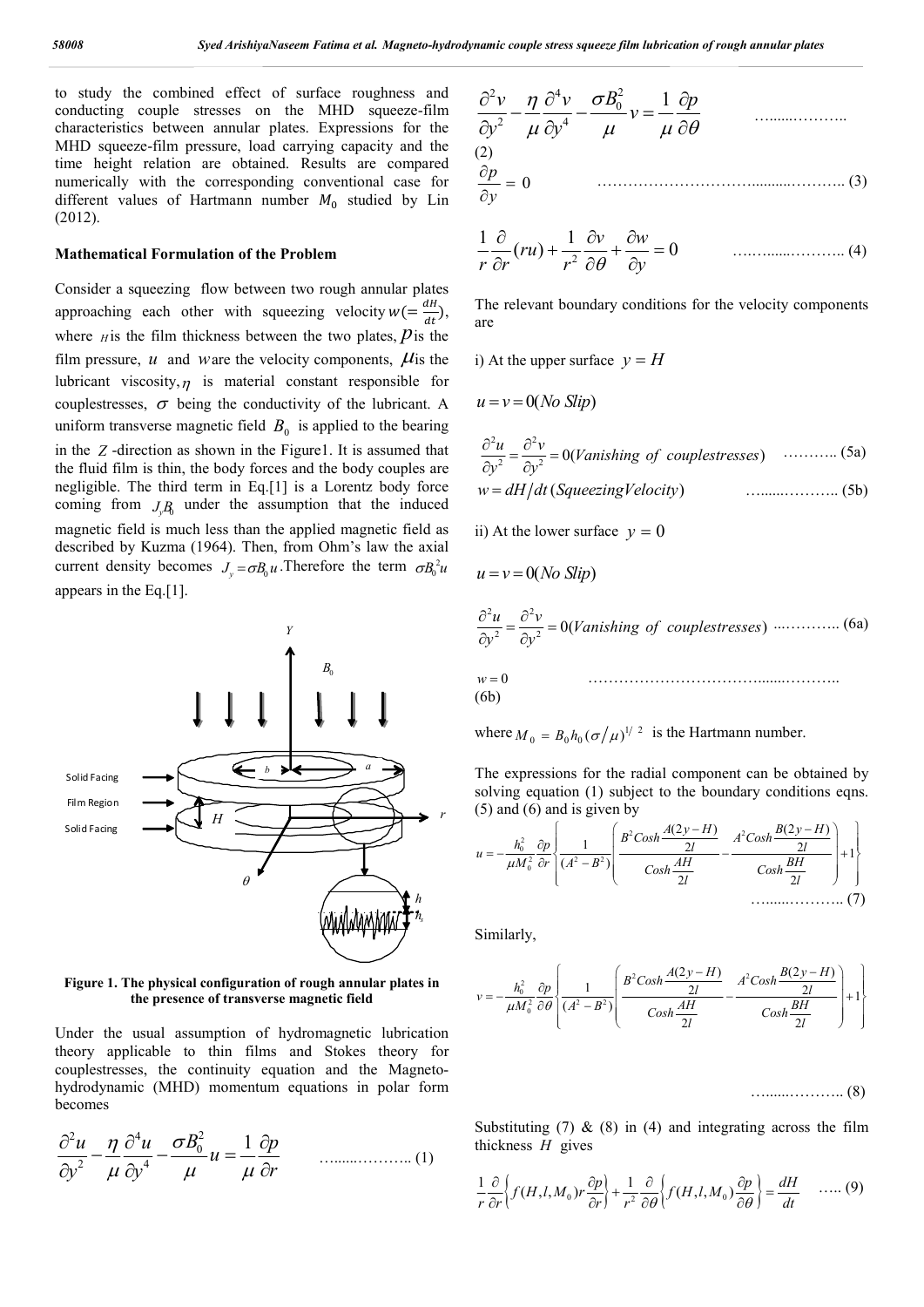Where

$$
f(H, l, M_0) = \frac{h_0^2}{\mu M_0^2} \left\{ \frac{2l}{A^2 - B^2} \left( \frac{B^2}{A} \tanh \frac{AH}{2l} - \frac{A^2}{B} \tanh \frac{BH}{2l} \right) + H \right\}
$$

Let  $f(h)$  be the probability density function of the stochastic film thickness  $h_k$ . Taking the stochastic average of (9) with respect to  $f(h_k)$  the averaged modified Reynolds type equation is obtained in the form

$$
\frac{1}{r}\frac{\partial}{\partial r}\Big\{E\big(f(H,l,M_0)\big)r\frac{\partial E(p)}{\partial r}\Big\} + \frac{1}{r^2}\frac{\partial}{\partial \theta}\Big\{E\big(f(H,l,M_0)\big)\frac{\partial E(p)}{\partial \theta}\Big\} = \frac{dH}{dt}
$$
\n
$$
\dots
$$
\n
$$
E(*) = \int_{-\infty}^{\infty} (*) f(h_s) dh_s
$$
\n
$$
(11)
$$

Following Christensen (1969), we assume that

$$
f(h_s) = \begin{cases} \frac{35}{32c^7}(c^2 - h_s^2)^3 & -c < h_s < c \\ 0 & \text{elsewhere} \end{cases}
$$
 ....... (12)

Where  $\bar{\sigma} = \frac{c}{3}$  is the standard deviation.

In the context of Christensen stochastic theory for the hydrodynamic lubrication of rough surfaces, two types of onedimensional surface roughness patterns are considered viz., radial roughness pattern and azimuthal roughness pattern. For one-dimensional radial roughness pattern, the roughness structure has the form of long, narrow ridges and valleys running in the radial direction (i.e. they are straight ridges and valley passing through  $z = 0, r = 0$  to form star pattern), in the case the film thickness takes the form

$$
H = h + hs(\theta, \xi)
$$
 (13)

And the stochastic modified Reynolds equation (10) takes the form

$$
\frac{1}{r}\frac{\partial}{\partial r}\bigg\{E\big(f(H,l,M_0)\big)r\frac{\partial E(p)}{\partial r}\bigg\} + \frac{1}{r^2}\frac{\partial}{\partial \theta}\bigg\{\frac{1}{E\big(\frac{1}{f(H,l,M_0)}\big)}\frac{\partial E(p)}{\partial \theta}\bigg\} = \frac{dH}{dt}
$$
\n
$$
\dots
$$
\n(14)

For the one dimensional azimuthal roughness, the bearing surfaces have the form of long narrow ridges and valleys running in the  $\theta$ -direction (i.e. they are circular ridges and valleys on the flat plate that are concentric on ( $z = 0, r = 0$ ) ). In this case the film thickness assumes the form

$$
H = h + hs(r, \xi)
$$
 (15)

The modified Reynolds type equation (10) takes the form

 <sup>2</sup> <sup>0</sup> <sup>0</sup> 1 1 ( ) 1 ( ) ( , , ) (1/ ( , , ) *E p E p dH r E f H l M r r E f H l M r dt <sup>r</sup>* …...........……….. (16)

For an axisymmetric case, these equations reduce to

$$
\frac{1}{r}\frac{\partial}{\partial r}\left(r\frac{\partial E(p)}{\partial r}\right) = \frac{\mu M_0^2 dh/dt}{h_0^2 G(H, l, M_0, c)} \qquad \dots \dots \dots \dots \dots \dots \dots \tag{17}
$$

$$
G(H, l, M_0, c) = \begin{cases} E(f(H, l, M_0)) & \text{For radial roughness} \\ \{ E(1/(f(H, l, M_0))) \}^{-1} & \text{For azimuthal roughness} \end{cases}
$$

$$
E(f(H, l, M_0)) = \frac{35}{32c^7} \int_{-c}^{c} f(H, l, M_0)(c^2 - h_s^2)^3 dh_s
$$
  

$$
E\left(\frac{1}{f(H, l, M_0)}\right) = \frac{35}{32c^7} \int_{-c}^{c} \frac{(c^2 - h_s^2)^3}{f(H, l, M_0)} dh_s
$$

Solution of equation (17) using boundary conditions

$$
E(p(a)) = E(p(b)) = 0
$$

$$
E(p) = -\frac{\mu M_0^2 dh/dt (a^2 - b^2)}{4h_0^2 G(H, l, M_0, c)} \left( \frac{\log r'_b}{\log q'_b} - \frac{\left(\frac{r'_b}{b}\right)^2 - 1}{\left(\frac{a'_b}{b}\right)^2 - 1} \right)
$$
\n
$$
\dots \dots \dots \dots \dots \dots \dots \dots \dots \tag{18}
$$

The expressions for the pressure distribution and the loadsupporting capacity in dimensionless form are

$$
l^* = \frac{2l}{h_0}, \ \psi = \frac{k\delta}{h_0^3}, \ \ h^* = \frac{h}{h_0}, \ H^* = \frac{H}{h_0}, r^* = \frac{r}{b}, \ \alpha = \frac{a}{b}
$$
\n
$$
P^* = -\frac{h_0^3 E(p)}{\mu \left(\frac{dh}{dt}\right) (a^2 - b^2) \pi}
$$
\n
$$
= \frac{M_0^2}{4\pi G (H^*, l^*, M_0, C)} \left\{ \frac{\log r^*}{\log \alpha} - \frac{(r^*)^2 - 1}{(\alpha)^2 - 1} \right\} \quad \dots \dots \dots \dots \tag{19}
$$

\*,  $l^*, M_0, C)$   $\overline{\log \alpha}$   $\overline{(\alpha)}^2$ 

 $4\pi G(H^*, l^*, M_0, C) \big| \log \alpha \quad (\alpha)^2 - 1$ 

Where

$$
G(H^*, l^*, M_0, C) = \begin{cases} E\big(F(H^*, l^*, M_0)\big) & \text{For radial roughness} \\ \big\{E(1/\big(F(H^*, l^*, M_0)\big)\big\}^{-1} & \text{For azimuthal roughness} \end{cases}
$$

 $(\alpha)$ 

 $\begin{bmatrix} \log \alpha & (\alpha)^2 -1 \end{bmatrix}$ 

$$
E(F(H^*, l^*, M_0)) = \frac{35}{32C^7} \int_{-C}^{C} F(H^*, l^*, M_0)(C^2 - h_s^{*2})^3 dh_s^*
$$

$$
E\left(\frac{1}{F(H^*,l^*,M_0)}\right) = \frac{35}{32C^7} \int_{-C}^{C} \frac{(C^2 - h_s^{*2})^3}{F(H^*,l^*,M_0)} dh_s^*
$$

\* \*2 \* \* \*2 \* \* \* \* <sup>0</sup> \*2 \*2 \* \* \* \* ( , , ) tanh tanh *l B A H A B H F H l M H A B A l B l* ……….......……….. (20)

$$
E(W) = 2\pi \int_{b}^{a} E(p) r dr \qquad \qquad \dots \dots \dots \dots \dots \dots \dots \dots \dots \dots \dots \dots \tag{21}
$$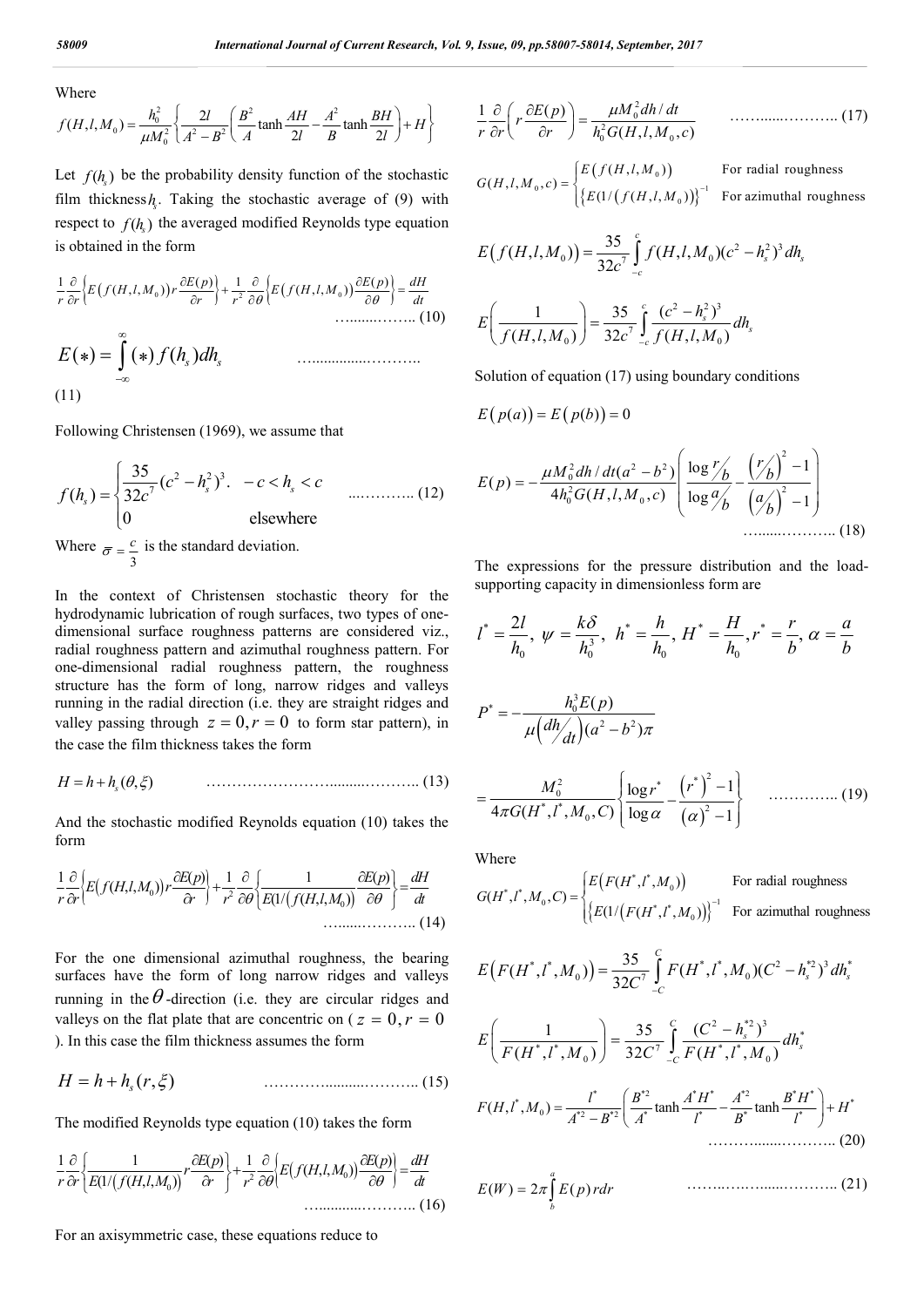<sup>2</sup> 2 2 2 2 0 2 2 0 0 ( ) 1 <sup>1</sup> ( ) 8 ( , , , ) log <sup>1</sup> *M a b dh a dt b E W h G H l M c <sup>a</sup> <sup>a</sup> <sup>b</sup> <sup>b</sup>* ………………......……….. (22)

$$
W^* = -\frac{E(W)h_0^3}{\mu \left(\frac{dh}{dt}\right)(a^2 - b^2)^2 \pi^2}
$$
  
= 
$$
\frac{M_0^2}{8\pi G(H^*, l^*, M_0, C)} \left\{ \frac{(\alpha)^2 + 1}{(\alpha)^2 - 1} - \frac{1}{\log \alpha} \right\}
$$
............ (23)

$$
t = -\frac{M_0^2 \mu \pi (a^2 - b^2)^2}{8E(W)h_0^2} \left\{ \frac{\left(\frac{a}{b}\right)^2 + 1}{\left(\frac{a}{b}\right)^2 - 1} - \frac{1}{\log a} \right\} \int_{h_0}^{h_1} \frac{1}{G(h, l, M_0, c)} dh
$$
  

$$
T^* = \frac{E(W)h_0^2 t}{\mu \pi^2 (a^2 - b^2)^2} = -\frac{M_0^2}{8\pi} \left\{ \frac{\left(\frac{\alpha}{b}\right)^2 + 1}{\left(\frac{\alpha}{b}\right)^2 - 1} - \frac{1}{\log \alpha} \right\} \int_{1}^{h_1^*} \frac{1}{G(h^*, l^*, M_0, C)} dh^*
$$
(24)

Where 
$$
h_1^* = \frac{h_1}{h_0}
$$

# **RESULTS AND DISCUSSION**

The combined effect of surface roughness and MHD on the conducting couplestress fluid lubrication between annular plates is analyzed on basis of Christensen's stochastic theory (1969) for two types of roughness patterns. The squeeze film characteristics are analyzed with respect to three nondimensional parameters namely the Hartmann number  $M_0^*$ , conducting couplestress parameter<sub>*l*</sub> and the roughness parameter*C*.

# **Non-dimensional Squeeze Film Pressure**

Figure 2, 3, 4 depicts the variation of non-dimensional mean pressure  $P^*$  with the axial co-ordinate  $r^*$  as a function of the roughness, magnetic, and couplestress parameter  $C, M_0, l^*$  for both roughness patterns. It is observed that at  $C = 0$ , the radial roughness pattern coincides with the azimuthal roughness pattern. Further, the increase in  $P^*$  is more pronounced for azimuthal roughness pattern as compared to radial roughness pattern with increasing values of  $C, M_0, l^*$ .



**Fig. 2** Variation of non-dimensional *P\** with *r \** for different values of *C* with  $M_{\text{o}} = 3$ ,  $h^* = 0.5$ ,  $l^* = 0.3$ ,  $\alpha = 2$ .



**Fig. 3**Variation of non-dimensional  $P^*$  with  $r^*$  for different values of  $M_{\rho}$  with  $C = 0.2$ ,  $h^* = 0.5$ ,  $l^* = 0.3$ ,  $\alpha = 2$ .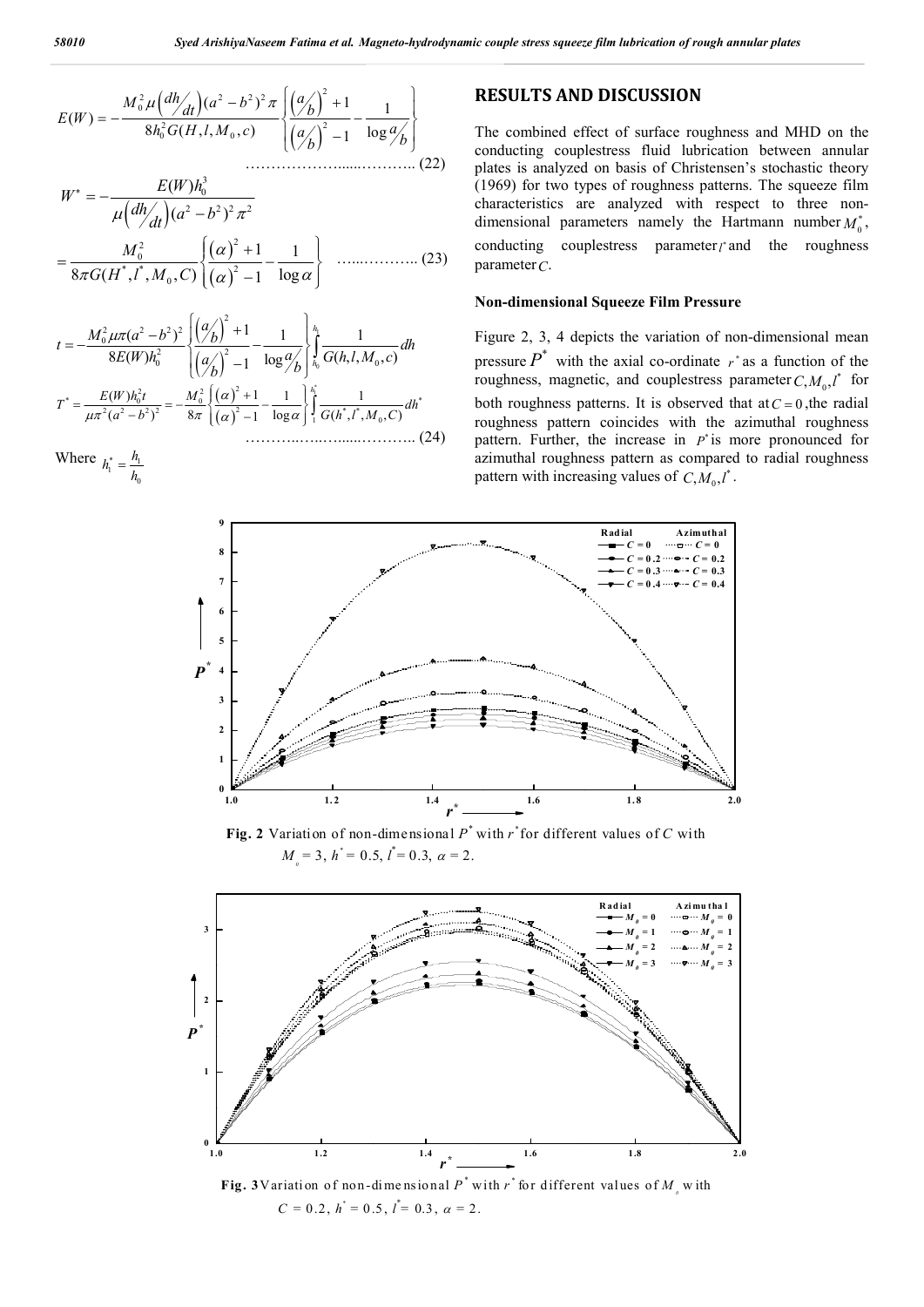

**Fig. 4** Variation of non-dimensional  $P^*$  with  $r^*$  for different values of  $I^*$  with  $M_{\text{o}} = 3$ ,  $C = 0.2$ ,  $h^* = 0.5$ ,  $\alpha = 2$ .



**Fig. 5** Variation of non-dimensional  $W^*$  with  $h^*$  for different values of C with  $M_0 = 3$ ,  $l^* = 0.3$ ,  $\alpha = 2$ ,



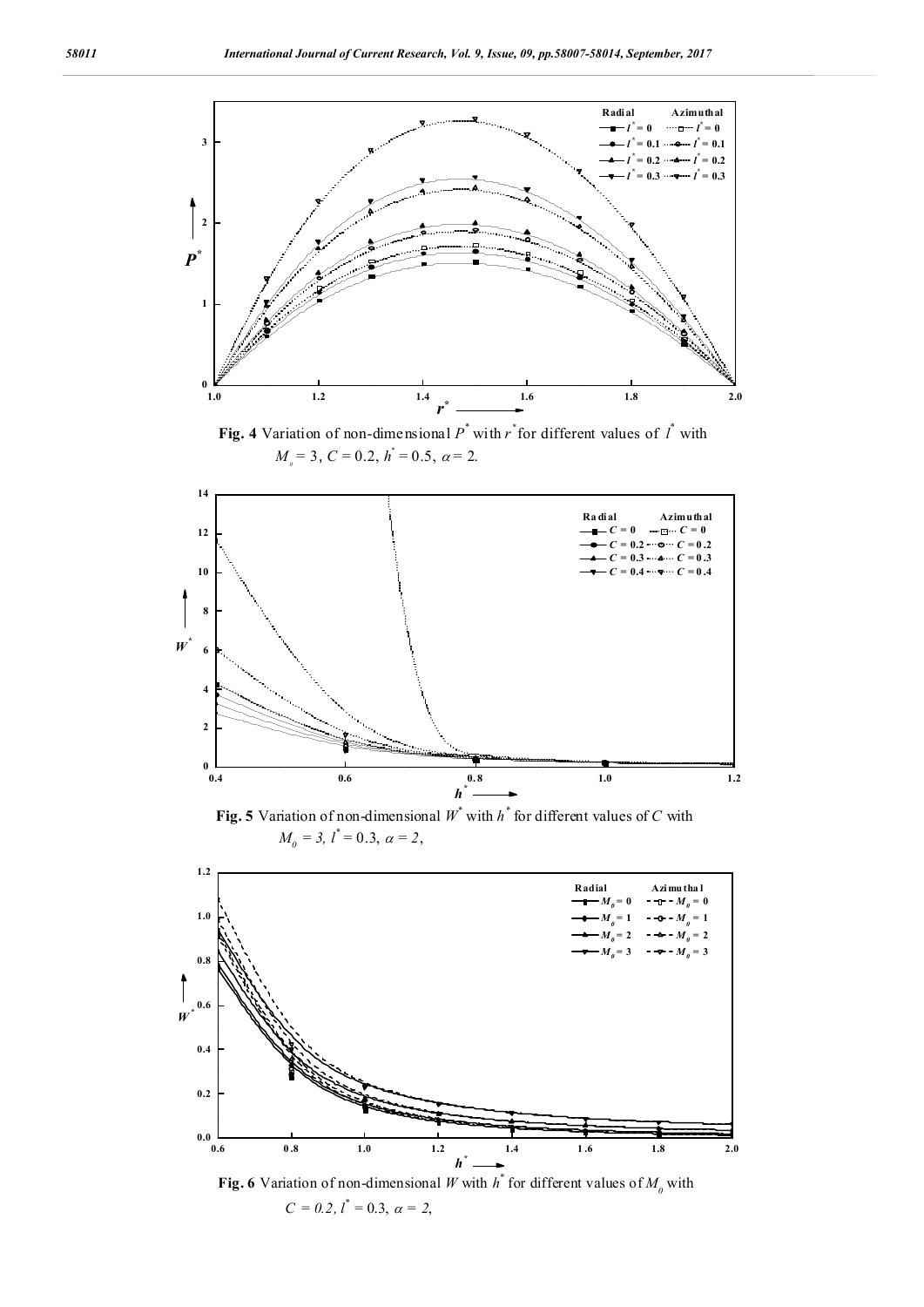

**Fig. 7** Variation of non-dimensional  $W^*$  with  $h^*$  for different values of  $l^*$  with  $C = 0.2, M<sub>0</sub> = 0.3, \alpha = 2,$ 



 $M_0 = 3, l^* = 0.3, \alpha = 2,$ 



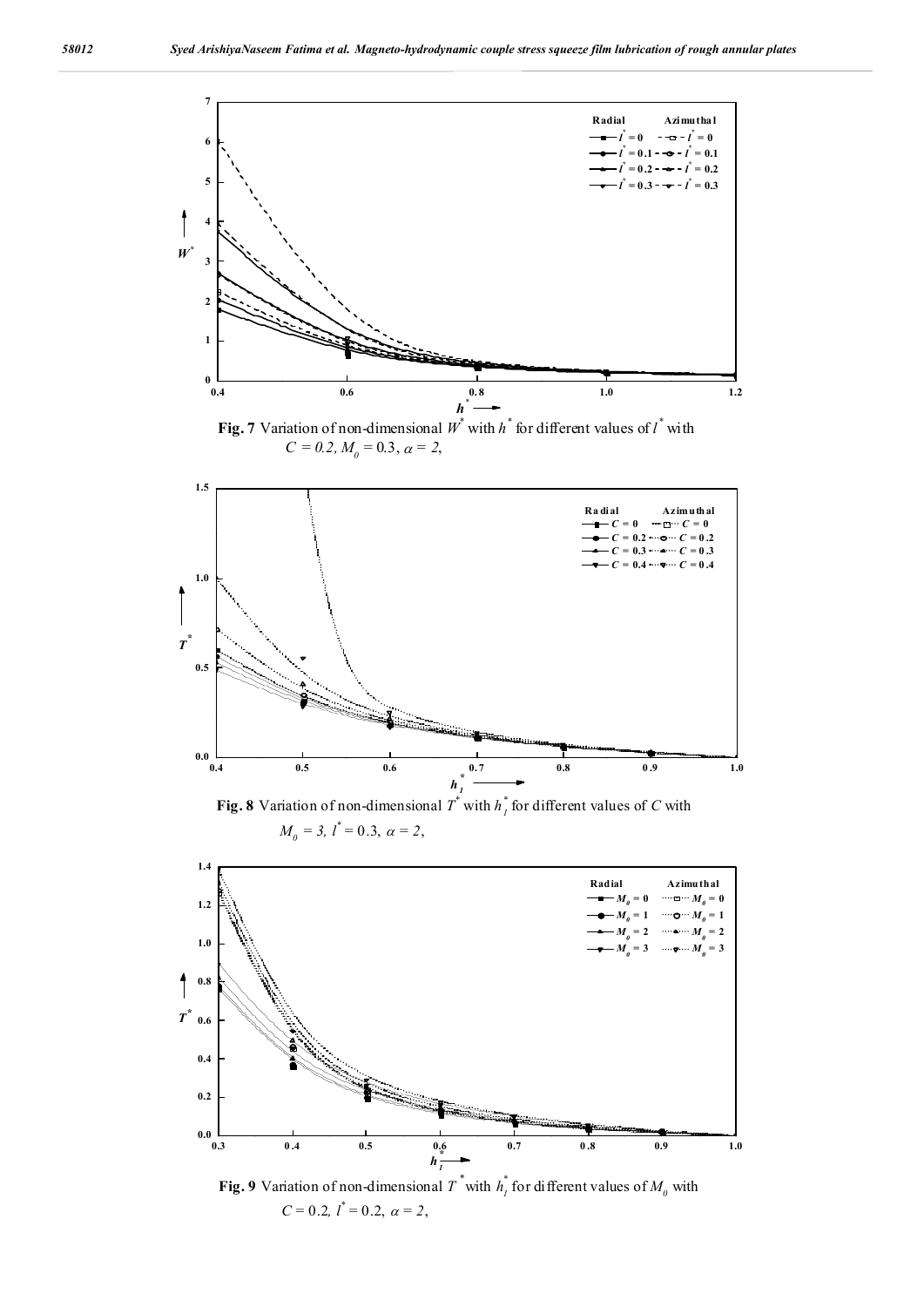

 $C = 0.2, M_0 = 3, \alpha = 2$ 

#### **Non-dimensional Load Carrying capacity**

Figure 5,6,7 represents the variation of non-dimensional load carrying capacity  $W^*$  with  $h^*$  for different values of  $C, M_0, l^*$ . It is observed that with the increasing values of  $C, M_0, l^*$  there is significant increase in the load carrying capacity*W* . The effects are more prominent in rough annular plates for CCSF in the presence of transverse magnetic field. As seen from the figures that the load carrying capacity is significant with increasing values of  $C, M_0, l^*$  and the effects are more prominent for azimuthal roughness pattern than that of radial roughness pattern.

# **Non-dimensional Squeeze film time**

Figure 8,9,10 represents Variation on non-dimensional squeeze film time  $T^*$  with  $h_1^*$  for different values of  $C, M_0, l^*$ .It is observed that with the increasing values of  $C, M_0, l^*$  there is significant increase in squeeze film time  $T^*$ .

It is observed that the effect of magnetic parameter is to enhance the squeezing effect for rough annular plates in the presence of CCSF as compared to smooth plates. It is observed that the effect of azimuthal/radial roughness patterns is to increase /decrease  $T^*$  as compared to conventional case  $(i.e C = 0)$ . The time of approach is more pronounced for azimuthal roughness patterns as compared to the radial roughness pattern.

## **Conclusion**

The combined effect of surface roughness and MHD on the conducting couplestress squeeze-film characteristics between annular plates is presented on the basis of Christensen stochastic theory for rough surfaces(1969). From the above theoretical and numerical results the following conclusions can be drawn.

- In the presence of conducting couplestress fluid and externally applied transverse magnetic field, one dimensional radial (azimuthal) roughness patterns on the annular plates decrease (increases) the load-carrying capacity and response time as compared to the nonconducting case.
- As the surface asperity increases, the large amount of load is delivered in the bearing and enhances the response time of squeeze-film motion as compared to the smooth case.
- In the limiting case, as  $C\rightarrow$ 0the result for both roughness patterns for one-dimensional annular plates can be reduced to smooth surface case.

# **Nomenclature**

*a* radius of the annular plates

 $B_0$  applied magnetic field in the  $z$  -direction

*c* maximum asperity deviation from the nominal film height

*C* dimensionless roughness parameter  $(c/h_0)$ 

- *H* film thickness
- $h_0$  initial film thickness

 $h_1$  film thickness at time  $t_1$ 

- $h^*$  dimensionless film thickness
- $h_1^*$  dimensionless film thickness after time  $\Delta t$
- $h<sub>s</sub>$  stochastic film thickness

$$
M_0
$$
Magnetic Parameter  $\left(= B_0 h_0 \left(\frac{\sigma}{\mu}\right)^{1/2}\right)$   
 $l$  Couplestress fluids  $\left(\frac{\eta}{\mu}\right)^{\frac{1}{2}}$   
 $l^*$  Dimensions parameter  $\frac{2l}{h_0}$ 

r, θ, zRadial, angular and axial coordinates u, v, wVelocity components in film region